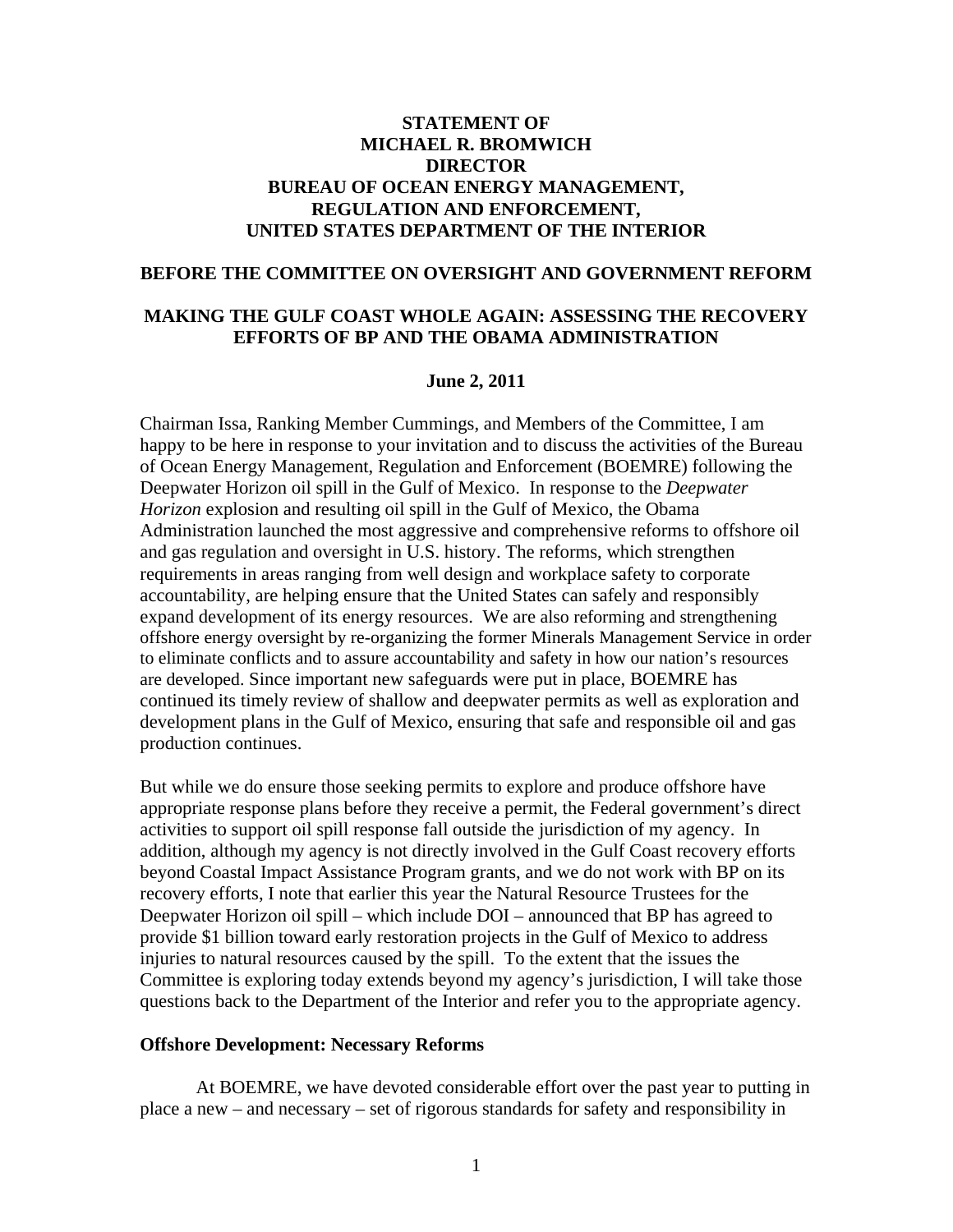our offshore development program. Our aggressive reforms to offshore oil and gas regulation and oversight are the most extensive in U.S. history.

These reforms, which are discussed in more detail below, strengthen requirements for everything from well design and workplace safety to corporate accountability, and are helping ensure that the United States can safely and responsibly expand development of its energy resources consistent with our stewardship responsibilities. It is a program with a focus on worker and environmental safety. We are determined to hold industry to the highest standards in oil and gas operations.

Over the months during and since containment of the spill associated with the *Deepwater Horizon* explosion, multiple reviews and investigations – some still ongoing – have resulted in reports advocating the need for change. Bodies ranging from the President's Commission on the BP Deepwater Horizon Oil Spill and Offshore Drilling, the Department of the Interior's Inspector General, the Department's own Safety Oversight Board, to multiple Committees of the House and Senate, have highlighted the need for reform not only of the way the Department does business but of the way oil and gas operations are carried out on the Outer Continental Shelf.

Many of the recommendations presented in these reports have validated the administrative actions and reforms we have been undertaking here at the Department to promote safety and science in offshore oil and gas operations. These changes were necessary to ensure that industry has the tools available to help prevent a spill like this from happening again.

We have put industry on notice that they will be held to the highest standards in safety and environmental responsibility in their oil and gas operations. We have promulgated necessary new regulations to bolster safety and to enhance the evaluation and mitigation of environmental risks. For example, the Drilling Safety Rule, prompted by the *Deepwater Horizon* event, put in place tough new standards for well design, casing and cementing, and well control equipment, including blowout preventers. Under it, operators are required, for the first time, to obtain independent third-party inspection and certification of each stage of the proposed drilling process. In addition, an engineer must certify that blowout preventers meet new standards for testing and maintenance and are capable of severing the drill pipe under anticipated well pressures.

In order to reduce the human and organizational errors that lie at the heart of many oil spills, BOEMRE has also introduced, for the first time, performance-based standards similar to those used by regulators in the North Sea. The Workplace Safety Rule was in process well before Deepwater Horizon, but as described in the Commission's report, it took a major spill to provide the impetus necessary for these standards to be imposed.

As a result of these new regulations, operators are now required to develop a comprehensive safety and environmental management program that identifies the potential hazards and risk- reduction strategies for all phases of activity, from well design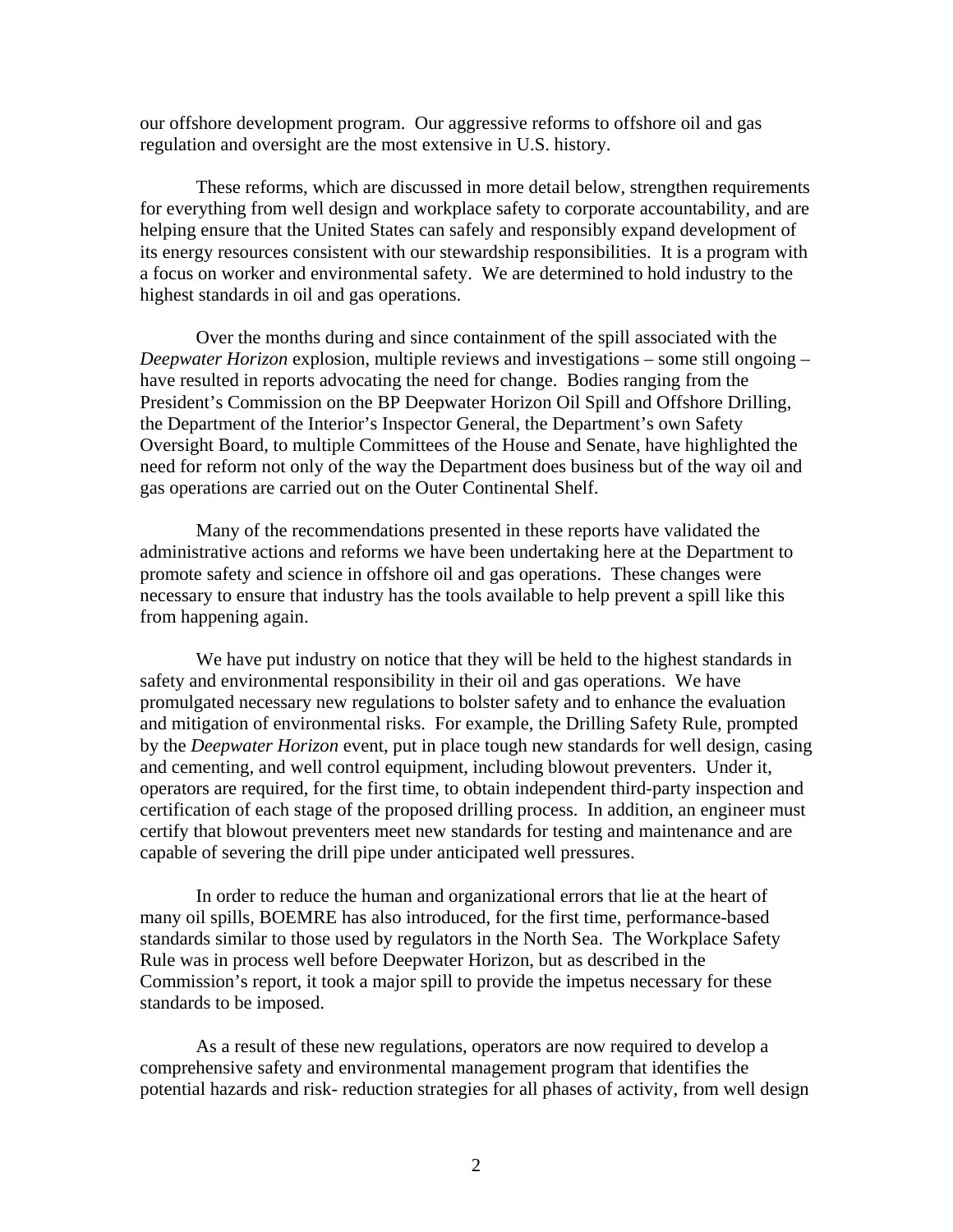and construction, to operation and maintenance, and finally to the decommissioning of platforms.

BOEMRE has also issued Notices to Lessees (NTLs) that provide additional guidance to clarify how operators must comply with existing regulations. NTL-06, issued in June of 2010, clarifies that current regulations require an operator's oil spill response plan to include a well-specific blowout and worst-case discharge scenario. NTL-06 also requires that operators provide the assumptions and calculations behind these scenarios. NTL-10, issued in December of 2010, clarifies informational requirements, including a statement of compliance from the operator that it will conduct the applied-for drilling operation in compliance with all applicable agency regulations, including the new Drilling Safety Rule. This notice also confirms that BOEMRE will be evaluating whether each operator has submitted adequate information to demonstrate that it has access to, and can deploy, subsea containment resources that would be sufficient to promptly respond to a deepwater blowout or other loss of well control.

In addition to our enhancing drilling and workplace safety, we have focused much of our attention on the reorganization of the former Minerals Management Service into independent entities with distinct missions to oversee the leasing and energy development process, to regulate offshore drilling, and to collect the revenues from federal energy development. Having these three conflicting functions reside within the same bureau (MMS) enhanced the potential for internal conflicts of interest among the objectives of the agency. The process of reorganization began on May 19, 2010, when Secretary Salazar issued Secretarial Order 3299, which dissolved the MMS and called for the establishment of three new entities, including:

- The Bureau of Ocean Energy Management (BOEM), responsible for managing development of the Nation's offshore resources in an environmentally and economically responsible way. Functions carried out by BOEM will include leasing, plan administration, environmental studies, National Environmental Policy Act (NEPA) analysis, resource evaluation, economic analysis and the Renewable Energy Program;
- The Bureau of Safety and Environmental Enforcement (BSEE), which will enforce safety and environmental regulations. Functions to be carried out by BSEE will include Offshore Regulatory Programs, research, oil spill response, and all field operations including permitting and inspections, which will include newly formed training and environmental compliance functions; and
- The Office of Natural Resources Revenue, the revenue collection arm of the former MMS and which has already become a separate entity within the Office of the Secretary.

By October 1 of this year, the offshore resource management function will be separated from the safety and enforcement function and thus, in BOEMRE's place, we will have the two brand new agencies mentioned above.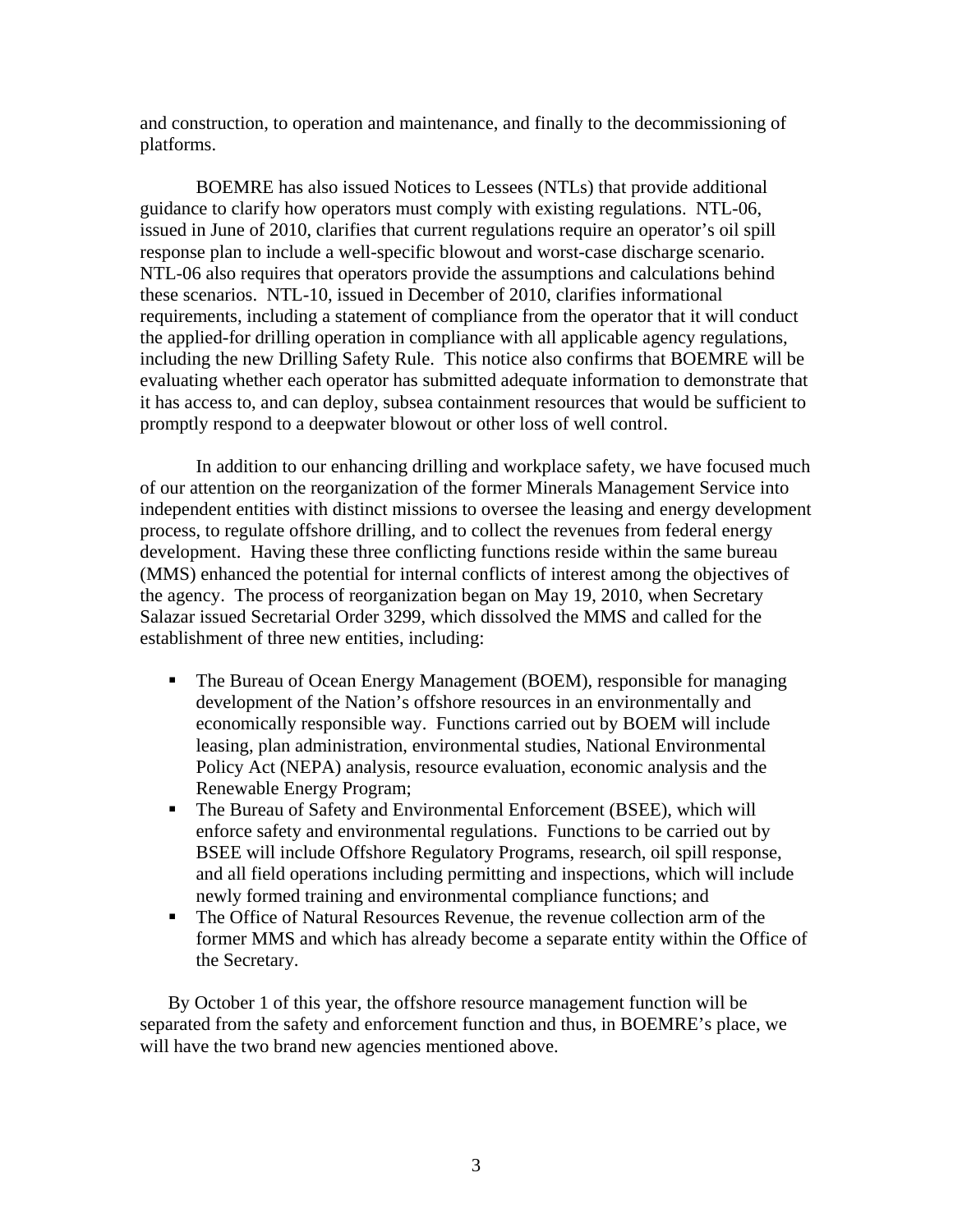These reforms are also supported by the President's fiscal year 2012 budget, which has requested additional resources essential to effectively protect our natural resources as well as to address the need for an efficient, effective, transparent, and stable offshore regulatory environment. Most critically, the budget request will provide for an increase in inspection capability, partially funded through higher user fees that will enable BOEMRE to conduct additional inspections and oversee high risk activities, as well as an investment in permitting to sustain efficient review, processing and approval of permits.

### **Getting Industry Back to Work**

BOEMRE continues to facilitate domestic exploration by issuing permits. We have continued to issue shallow water permits in every case where the application complies with all of our heightened standards that apply to shallow water operations. To date, 55 new shallow water well permits have been issued since the implementation of new safety and environmental standards on June 8, 2010. Permits have averaged 6 per month since October 2010, compared to an average of 8 per month in 2009. Just 7 of these permits are currently pending; with 7 having been returned to the operator for more information.

Deepwater drilling applications fall into two categories for the implementation of our new regulations. The deepwater moratorium was lifted on October 12, 2010. When we refer to deepwater drilling applications, there are two distinct categories:

- Deepwater permits requiring subsea containment: Since industry demonstrated in mid-February that it had developed subsea containment capabilities, we have approved 40 of these permits for 15 unique wells, with 25 permits pending, and 20 permits returned to the operator with requests for additional information, particularly information regarding containment.
- Deepwater activities not requiring subsea containment: Since the implementation of new safety and environmental standards, 40 of these permits have been approved, with 1 currently pending. These activities include water injection wells and procedures using surface blowout preventers.

It is important to note that there was never a moratorium on drilling in shallow water, and the suspension of drilling in deepwater ended on October 12, 2010. Still, critics argue that the pace of permitting over the past months lags far behind the pace of several years ago. They ignore two central facts. First, drilling in the Gulf of Mexico was declining for several years prior to the *Deepwater Horizon* event – in 2009, there were only one third as many shallow water drilling permits as in 2006, and the number of deepwater permits dropped 20% over the same period.

Second, our new regulations to strengthen drilling safety and protect the environment have required operators to work to make sure they drill safely, and our drilling engineers have to work to ensure compliance with the expanded set of requirements. That takes more time than the process that existed previously, when the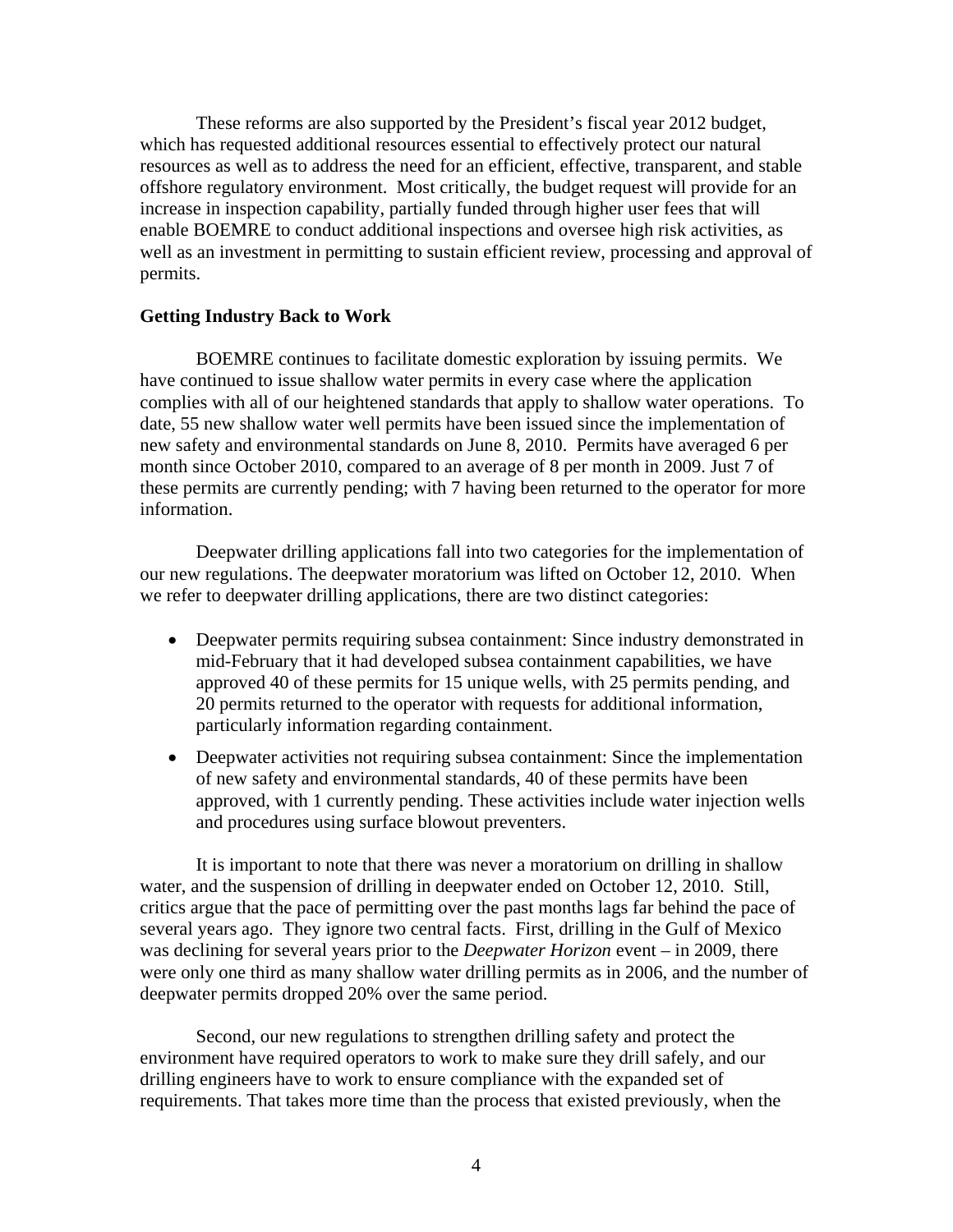rules were inadequate and some of our reviews were insufficiently exacting. This may be frustrating to some in the industry, but the additional rules and heightened scrutiny are completely appropriate and in the best interests of the nation.

These requirements are calculated to meaningfully raise the level of safety in drilling operations, and they make a difference. Indeed, these new standards reflect a broad consensus on ways in which the rules governing offshore drilling needed to be improved. In countless meetings with industry participants over the past several months, I have asked whether any of these new rules were viewed as unnecessary, overly burdensome, or ill-advised. Not a single company executive or technical expert has responded that the new standards were anything other than appropriate. And the claim that the regulatory environment is uncertain, because additional new rules may be around the corner, is simply wrong. Since putting in place emergency rules last summer, we have made considerable effort to make clear that any future standards will be developed through the transparency of the normal notice and comment rulemaking process after careful consideration of public input.

The time it takes to issue new post-*Deepwater Horizon* deepwater drilling permits is attributable to the need to comply with the new drilling safety requirements, as well as our existing regulations relating to subsea containment. Operators must demonstrate that they are capable of deploying adequate resources to deal with a well blowout for each well they propose to drill, which industry did not do until mid-February. Following *Deepwater Horizon*, it would be unforgivable not to require operators to make this demonstration.

We have a responsibility to enforce the new drilling rules, conduct broader environmental reviews, and require individualized demonstrations of well containment capabilities. That is our responsibility as regulators of an inherently risky business. It is a responsibility we take very seriously.

#### **Coastal Restoration**

The Coastal Impact Assistance Program (CIAP) was created by Congress in 2005 to allow coastal states to provide for ecosystem restoration, and to help mitigate the impacts of oil and gas production on the Outer Continental Shelf. Under CIAP, the Secretary of the Interior is authorized to distribute \$250 million for each of the fiscal years 2007 through 2010 to oil and gas producing states and coastal political subdivisions. To enable BOEM and BSEE to focus on programs more directly aligned with their missions, CIAP is currently being transferred to the U.S. Fish and Wildlife Service, with full transfer to be completed by FY2012.

On July 29, 2010, President Obama signed Public Law 111-212, which includes an amendment to the Energy Policy Act of 2005 (EPAct). Under the Amendment, projects specifically designed to respond to a spill of national significance may be funded on an emergency basis by CIAP. This emergency funding provision has the potential to